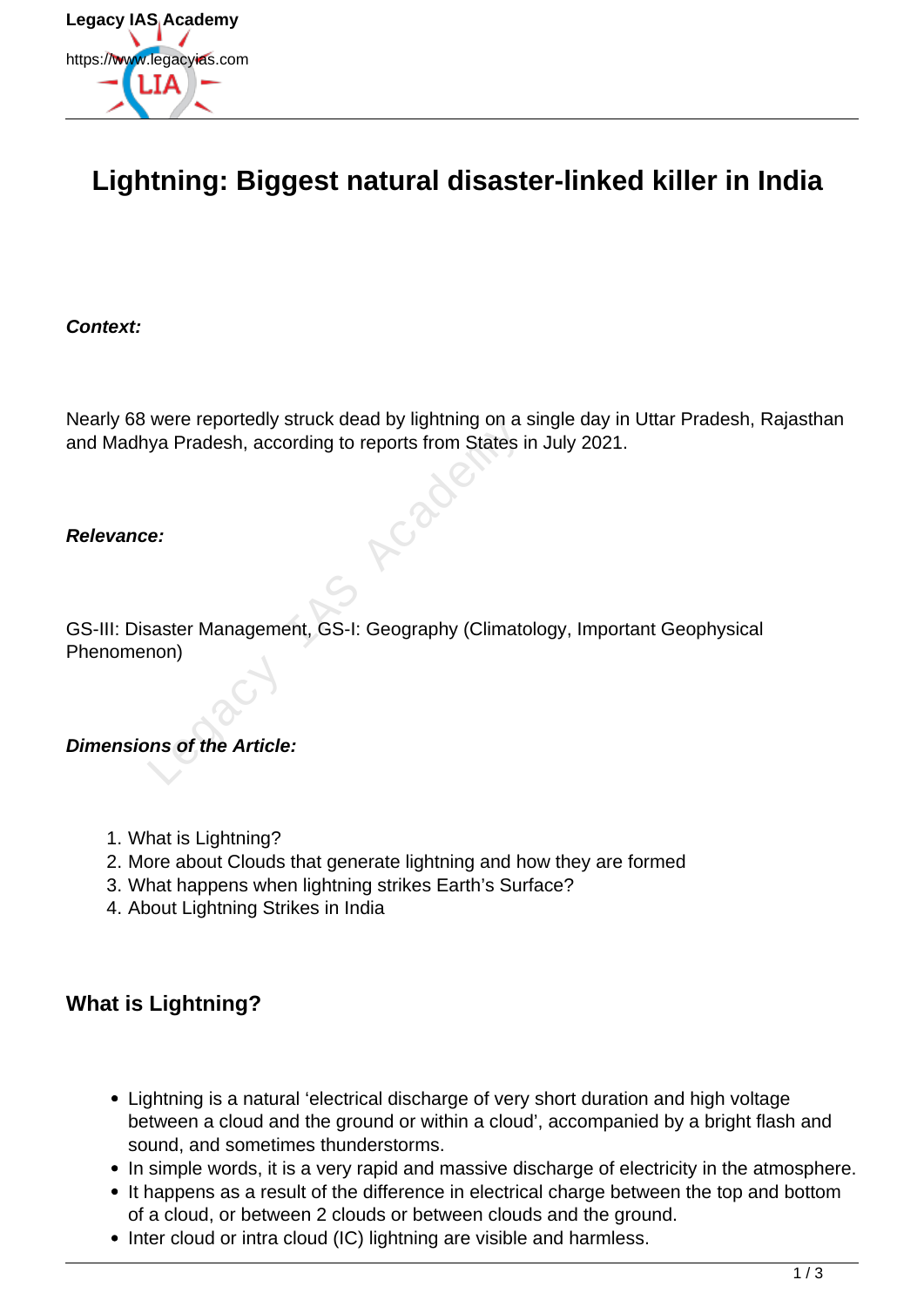# **Legacy IAS Academy** https://www.legacyias.com 1 T A

Cloud to ground (CG) lightning is harmful as the 'high electric voltage and electric current' leads to electrocution.



## **More about Clouds that generate lightning and how they are formed**

- The lightning-generating clouds are typically about 10-12 km in height, with their base about 1-2 km from the Earth's surface. The temperatures at the top range from -35°C to -45°C.
- As water vapour moves upwards in the cloud, it condenses into water due to decreasing temperatures. A huge amount of heat is generated in the process, pushing the water molecules further up.
- As they move to temperatures below zero, droplets change into small ice crystals. As they continue upwards, they gather mass, until they become so heavy that they start descending.
- It leads to a system where smaller ice crystals move upwards while larger ones come down. The resulting collisions trigger release of electrons, in a process very similar to the generation of electric sparks. The moving free electrons cause more collisions and more electrons leading to a chain reaction.
- The process results in a situation in which the top layer of the cloud gets positively charged while the middle layer is negatively charged.
- In little time, a huge current, of the order of lakhs to millions of amperes, starts to flow between the layers.